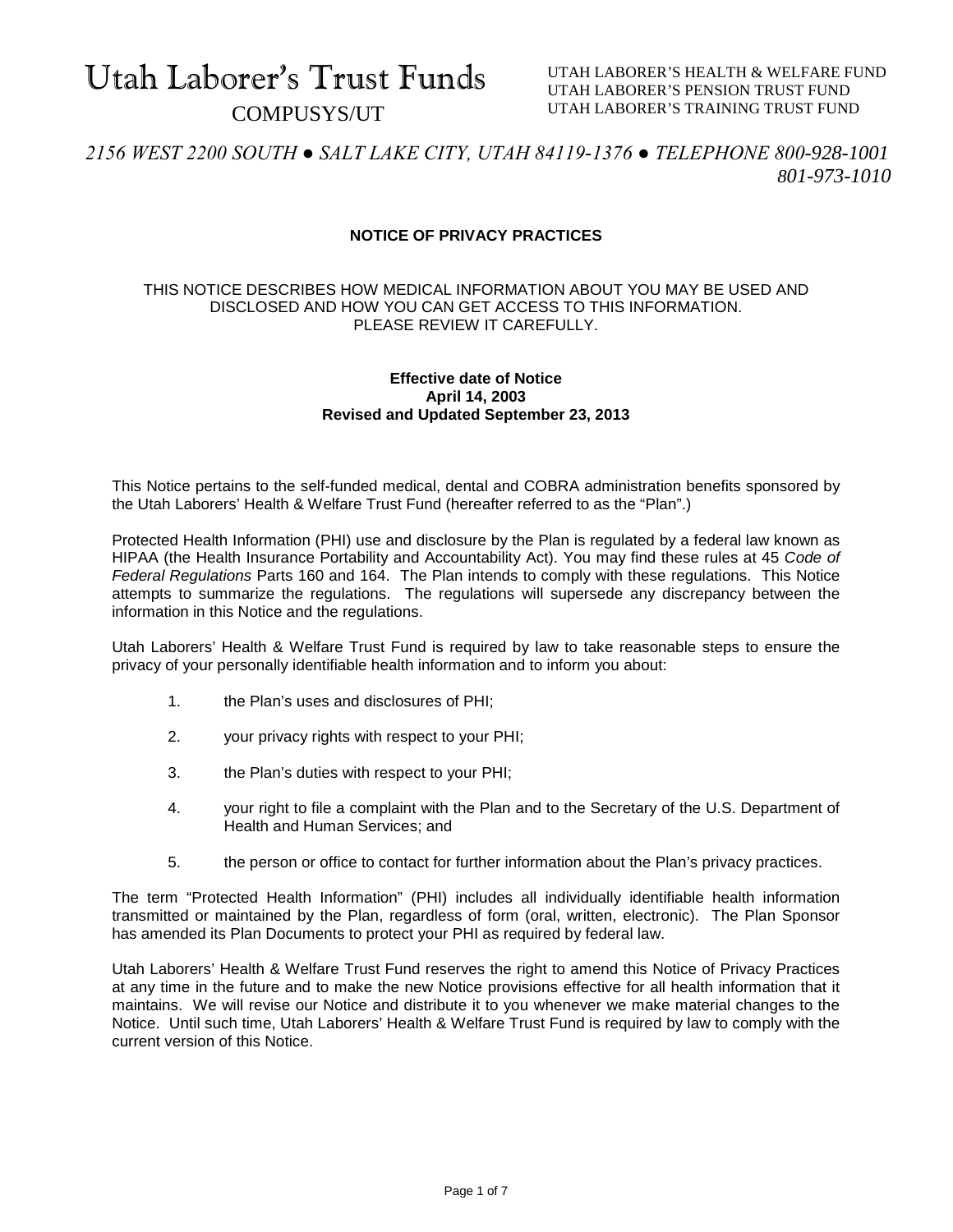## **Section 1. Notice of PHI Uses and Disclosures**

## **Required PHI Uses and Disclosures**

Upon your request, the Plan is required to give you access to your PHI in order to inspect and copy it.

Use and disclosure of your PHI may be required by the Secretary of the Department of Health and Human Services to investigate or determine the Plan's compliance with the privacy regulations.

#### Uses and disclosures to carry out treatment, payment and health care operations.

The Plan and its business associates (a person or entity that performs certain functions or activities that involve the use or disclosure of protected health information on behalf of, or provides services to, a covered entity) will use PHI without your authorization or opportunity to agree or object to carry out treatment, payment and health care operations. The Plan, its business associates and any health insurers providing benefits to the Plan participants may also disclose the following to the Plan's Board of Trustees: (1) PHI for purposes related to Plan administration (payment and health care operations); (2) summary health information for purposes of health or stop loss insurance underwriting or for purposes of modifying the Plan; and (3) enrollment information (whether an individual is eligible for benefits under the Plan). The Trustees have amended the Plan to protect your PHI as required by federal law.

*Treatment* is the provision, coordination or management of health care and related services. It also includes but is not limited to consultations and referrals between one or more of your providers.

For example, the Plan may disclose to a treating physician the name of your treating radiologist so that the physician may ask for your X-rays from the treating radiologist.

*Payment* includes but is not limited to actions to make coverage determinations and payment (including billing, claims processing, subrogation, reviews for medical necessity and appropriateness of care, utilization review and preauthorizations).

For example, the Plan may tell a doctor whether you are eligible for coverage or what percentage of the bill will be paid by the Plan.

*Health care operations* include but are not limited to quality assessment and improvement, reviewing competence or qualifications of health care professionals, underwriting, premium rating and other insurance activities relating to creating or renewing insurance contracts. It also includes case management, conducting or arranging for medical review, legal services and auditing functions including fraud and abuse compliance programs, business planning and development, business management and general administrative activities. However, no genetic information can be used or disclosed for underwriting purposes.

For example, the Plan may use information to project future benefit costs or audit the accuracy of its claims processing functions.

#### *Uses and disclosures that require that you be given an opportunity to agree or disagree prior to the use or release.*

Disclosure of your PHI to family members, other relatives and your close personal friends is allowed if:

1. the information is directly relevant to the family member or friend's involvement with your care or payment for that care; and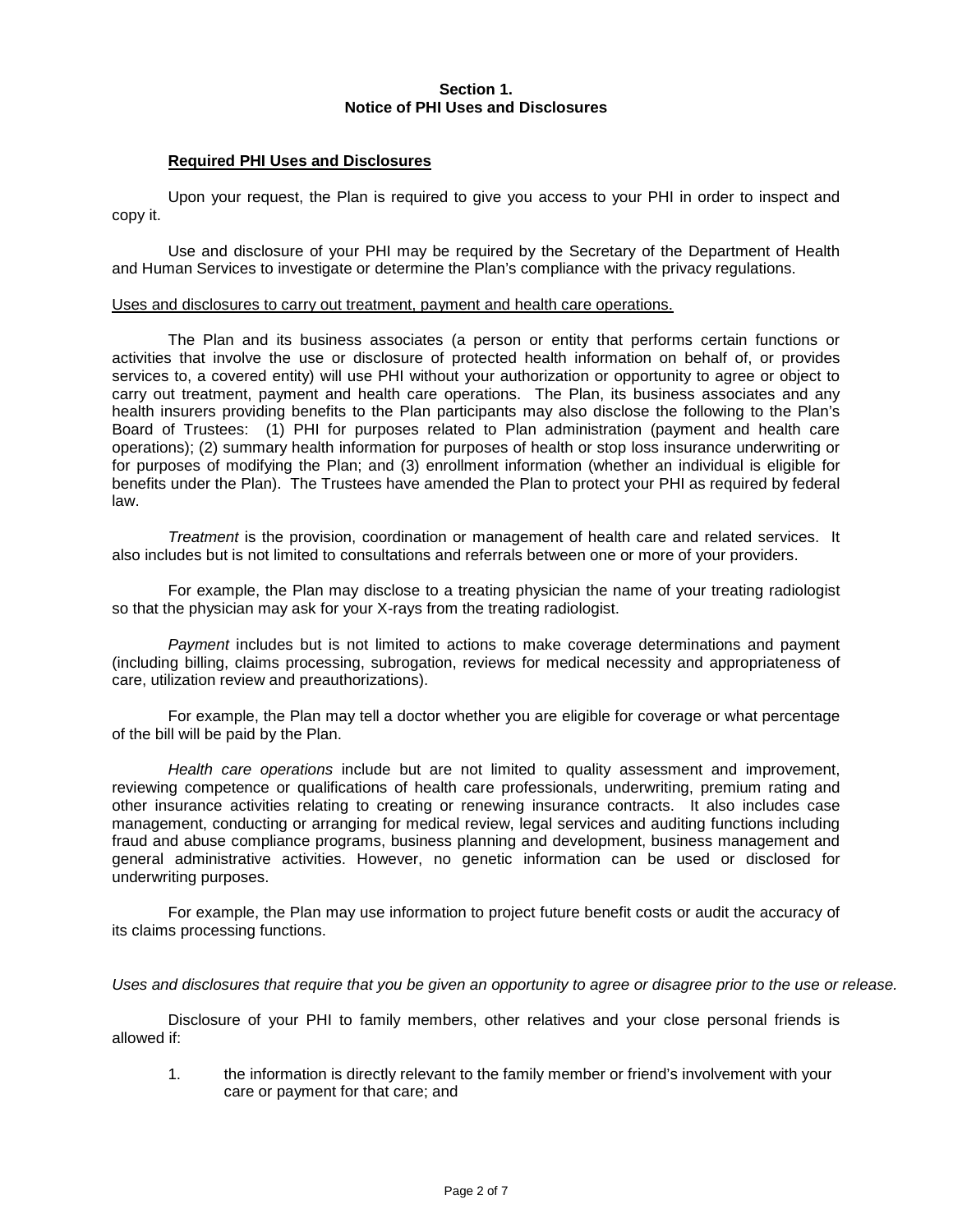2. you have either agreed to the disclosure or have been given an opportunity to object and have not objected.

If you not capable of agreeing or objecting to these disclosures because, for an emergency situation, the Plan will disclose PHI (as the Plan determines) in your best interest. After the emergency, the Plan will give you the opportunity to object to future disclosures to family and friends.

Uses and disclosures for which your consent, authorization or opportunity to object is not required.

The Plan is allowed to use and disclose your PHI without your authorization under the following circumstances:

- (1) For treatment, payment and health care operations.
- (2) Enrollment information can be provided to the Trustees.
- (3) Summary health information can be provided to the Trustees for the purposes designated above.
- (4) When required by law.
- (5) When permitted for purposes of public health activities, including, when necessary, to report product defects and to permit product recalls. PHI may also be disclosed if you have been exposed to a communicable disease or are at risk of spreading a disease or condition, if required by law.
- (6) When required by law to report information about abuse, neglect or domestic violence to public authorities if there exists a reasonable belief that you may be a victim of abuse, neglect or domestic violence. In such case, the Plan will promptly inform you that such a disclosure has been or will be made unless that notice would cause a risk of serious harm. For the purpose of reporting child abuse or neglect, it is not necessary to inform the minor that such a disclosure has been or will be made. Disclosure may generally be made to the minor's parents or other representatives although there may be circumstances under federal or state law when the parents or other representatives may not be given access to the minor's PHI.
- (7) The Plan may disclose your PHI to a public health oversight agency for oversight activities required by law. This includes uses or disclosures in civil, administrative or criminal investigations; inspections; licensure or disciplinary actions (for example, to investigate complaints against providers); and other activities necessary for appropriate oversight of government benefit programs (for example, to investigate Medicare or Medicaid fraud).
- (8) The Plan may disclose your PHI when required for judicial or administrative proceedings. For example, your PHI may be disclosed in response to a subpoena or discovery request provided certain conditions are met.
- (9) When required for law enforcement purposes, including for the purpose of identifying or locating a suspect, fugitive, material witness or missing person. Also, when disclosing information about an individual who is or is suspected to be a victim of a crime but only if the individual agrees to the disclosure or the Plan is unable to obtain the individual's agreement because of emergency circumstances. Furthermore, the law enforcement official must represent that the information is not intended to be used against the individual, the immediate law enforcement activity would be materially and adversely affected by waiting to obtain the individual's agreement and disclosure is in the best interest of the individual as determined by the exercise of the Plan's best judgment.
- (10) When required to be given to a coroner or medical examiner for the purpose of identifying a deceased person, determining a cause of death or other duties as authorized by law.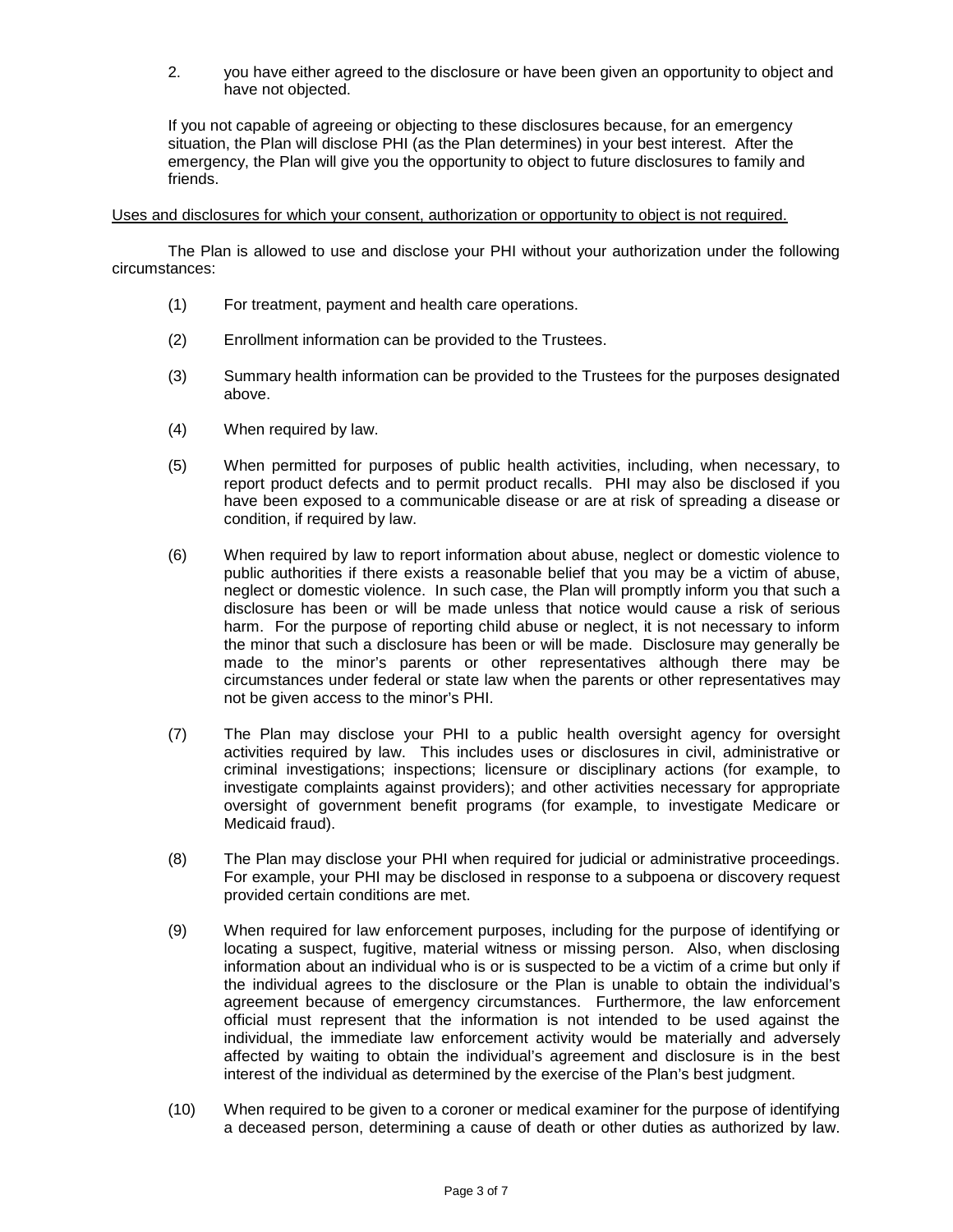Also, disclosure is permitted to funeral directors, consistent with applicable law, as necessary to carry out their duties with respect to the decedent.

- (11) When consistent with applicable law and standards of ethical conduct if the Plan, in good faith, believes the use or disclosure is necessary to prevent or lessen a serious and imminent threat to the health or safety of a person or the public and the disclosure is to a person reasonably able to prevent or lessen the threat, including the target of the threat.
- (12) When authorized by and to the extent necessary to comply with workers' compensation or other similar programs established by law.

Except as otherwise indicated in this Notice, uses and disclosures will be made only with your written authorization subject to your right to revoke such authorization.

#### Uses and disclosures that require your written authorization.

The Plan will obtain your authorization before releasing your PHI in those circumstances where the law or the Plan's privacy practices do not otherwise permit disclosure. For example, your written authorization generally will be obtained before the Plan will use or disclose psychotherapy notes about you prepared by your psychotherapist. Psychotherapy notes are separately filed notes about your conversations with your mental health professional during a counseling session. They do not include summary information about your mental health treatment.

## **Section 2. Statement of Your Health Information Rights**

### **Right to Request Restrictions on Uses and Disclosures of PHI**

You have the right to request restrictions on certain uses and disclosures of your PHI. The Plan is not required to agree to your request.

You or your personal representative will be required to submit a written request to exercise this right.

Such requests should be made to the Plan's Privacy Official at: P.O. Box 30262, Salt Lake City, Utah 84130-0262, (801) 973-1010 or (800) 928-1001.

## **Right to Request Confidential Communications**

The Plan will accommodate reasonable requests to receive communications of PHI by alternative means or at alternative locations if necessary to prevent a disclosure that could endanger you.

You or your personal representative will be required to submit a written request to exercise this right.

Such requests should be made to the Plan's Privacy Official at: P.O. Box 30262, Salt Lake City, Utah 84130-0262, (801) 973-1010 or (800) 928-1001.

#### **Right to Inspect and Copy.**

You have a right to inspect and obtain a copy of your PHI contained in a "designated record set," for as long as the Plan maintains the PHI. If the information you request is in an electronic designated record set, you may request that these records be transmitted electronically to yourself or a designated individual.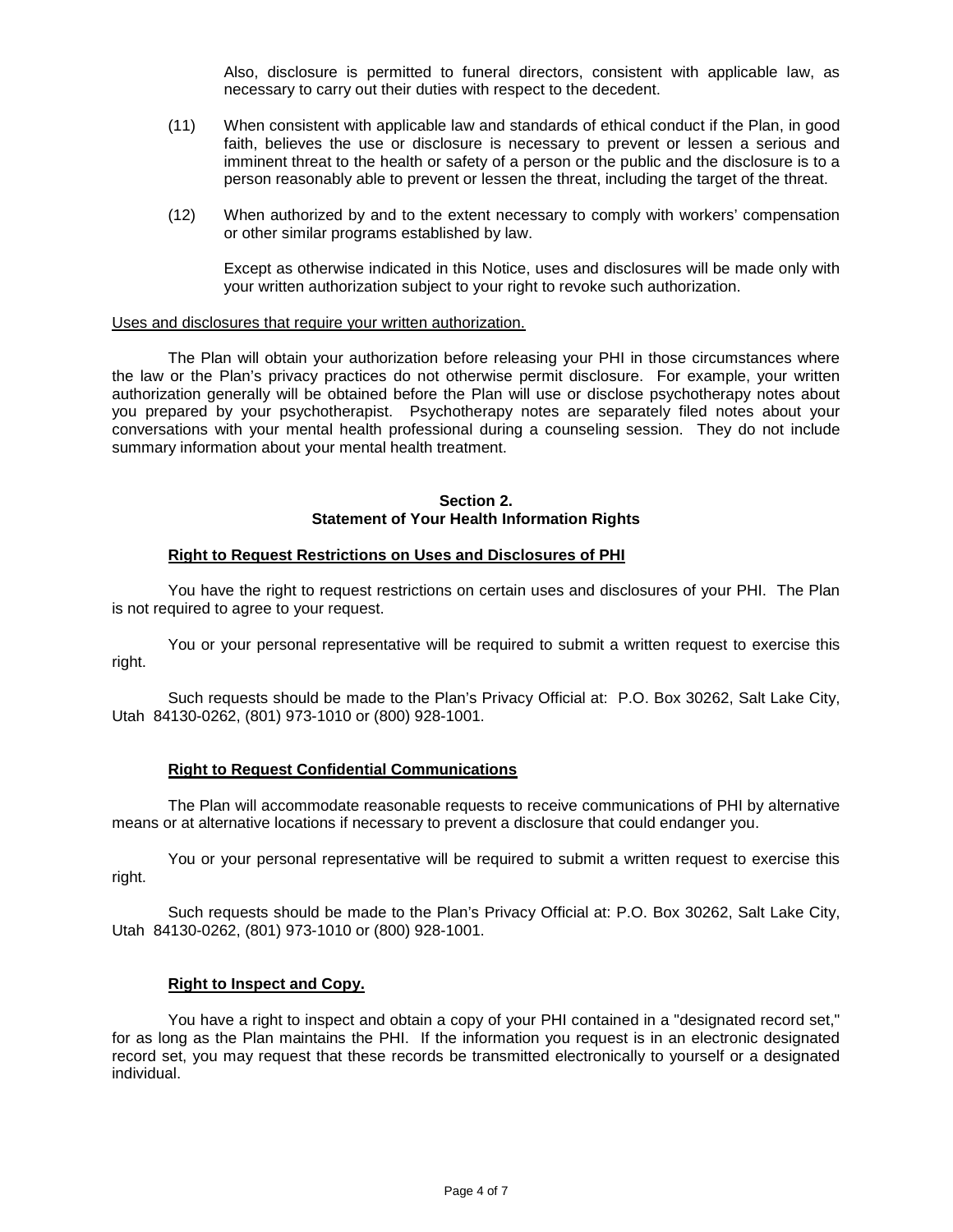*Designated Record Set"* includes enrollment, payment, billing, claims adjudication and case or medical management record systems maintained by or for the Plan; or other information used in whole or in part by or for the Plan to make decisions about you.

To inspect and copy such information, you must submit your request in writing to the Plan's Privacy Official at: P.O. Box 30262, Salt Lake City, Utah 84130-0262, (801) 973-1010 or (800) 928-1001.

If you request a copy of the information, we may charge you a reasonable fee to cover expenses associated with your request.

## **Right to Amend PHI**

You have the right to request the Plan amend your PHI or a record about you in your designated record set for as long as the PHI is maintained in the designated record set.

The Plan has 60 days after the request is made to act on the request. A single 30-day extension is allowed if the Plan is unable to comply with the deadline. If the request is denied in whole or part, the Plan must provide you with a written denial that explains the basis for the denial. You or your personal representative may then submit a written statement disagreeing with the denial and have that statement included with any future disclosures of your PHI.

Such requests should be made to the Plan's Privacy Official at: P.O. Box 30262, Salt Lake City, Utah 84130-0262, (801) 973-1010 or (800) 928-1001.

You or your personal representative will be required to submit a written request stating the reason(s) why you wish to request an amendment of the PHI in your designated record set.

#### **Right to Receive an Accounting of PHI Disclosures**

At your request, the Plan will also provide you an accounting of disclosures by the Plan of your PHI during the six years prior to the date of your request. However, such accounting will not include PHI disclosures made: (1) to carry out treatment, payment or health care operations (including to business associates pursuant to a business associate agreement and to the Trustees as authorized by the Plan or the HIPAA privacy regulations); (2) to individuals about their own PHI; (3) pursuant to your authorization; (4) prior to April 14, 2003; and (5) where otherwise permissible under the law and the Plan's privacy practices. In addition, the Plan need not account for certain incidental disclosures.

If the accounting cannot be provided within 60 days, an additional 30 days is allowed if the individual is given a written statement of the reasons for the delay and the date by which the accounting will be provided.

If you request more than one accounting within a 12-month period, the Plan will charge a reasonable, cost-based fee for each subsequent accounting.

Such requests should be made to the Plan's Privacy Official at: P.O. Box 30262, Salt Lake City, Utah 84130-0262, (801) 973-1010 or (800) 928-1001.

## **Right to Receive a Paper Copy of This Notice Upon Request**

You have the right to obtain a paper copy of this Notice.

Such requests should be made to the Plan's Privacy Official at P.O. Box 30262, Salt Lake City, Utah 84130-0262, (801) 973-1010 or (800) 928-1001.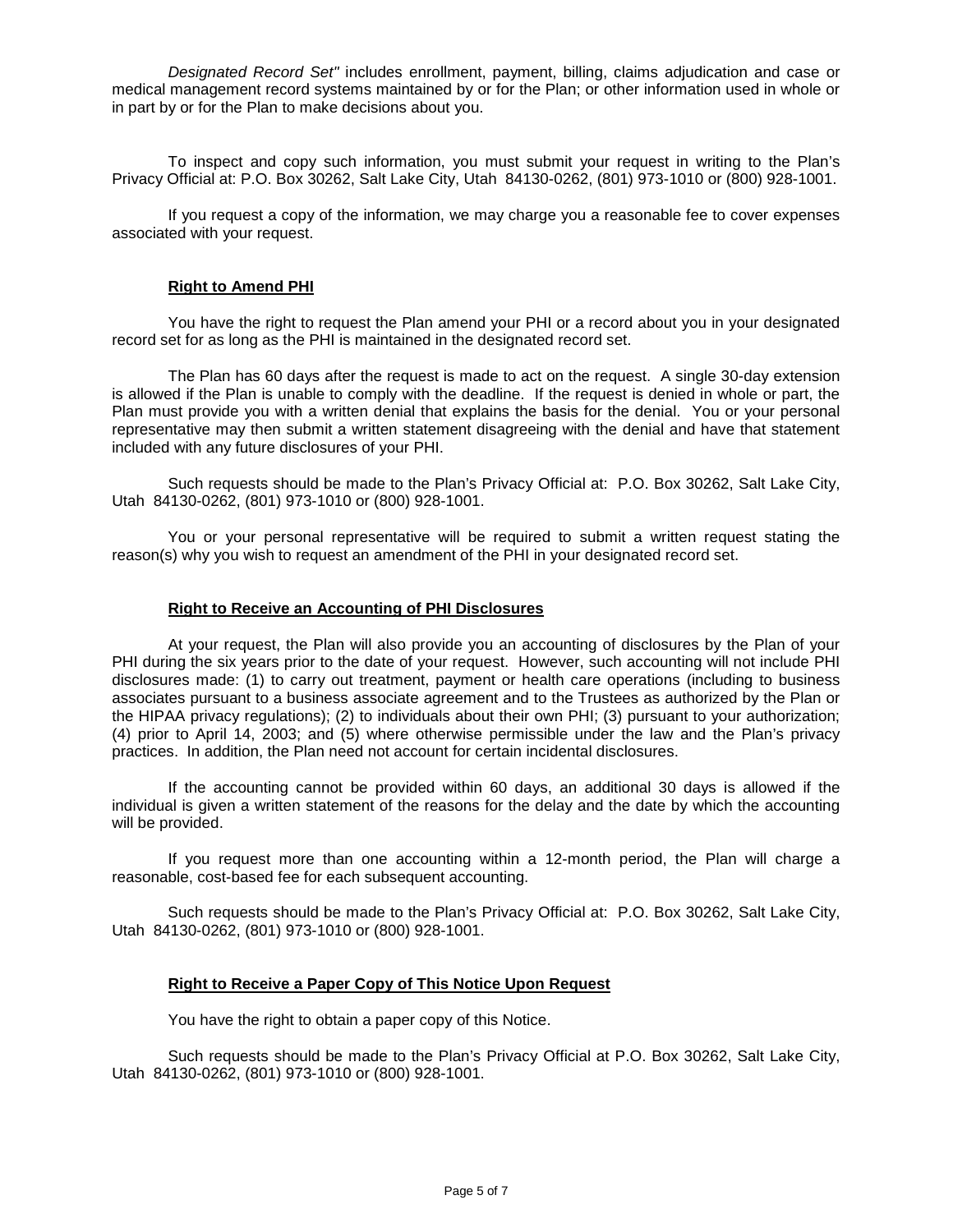## **Right to File a Complaint**

If you believe your privacy rights have been violated, you may file a complaint with the Plan's Privacy Officer at: P.O. Box 30262, Salt Lake City, Utah 84130-0262, (801) 973-1010 or (800) 928-1001 or with the Secretary of the Department of Health and Human Service, Hubert H. Humphrey Building, 200 Independence Avenue SW, Washington, D.C. 20201.

Utah Laborers' Health & Welfare Trust Fund will not retaliate against you in any way for filing a complaint. All complaints must be submitted in writing.

Your Privacy Official's e-mail address is [privacycut@compusysut.com](mailto:privacycut@compusysut.com)

If you would like to have a more detailed explanation of these rights or if you would like to exercise one or more of these rights, contact the Plan's Privacy Official at: P.O. Box 30262, Salt Lake City, Utah 84130- 0262, (801) 973-1010 or (800) 928-1001.

## A Note About Personal Representatives

You may exercise your rights through a personal representative. Your personal representative will be required to produce evidence of his/her authority to act on your behalf before that person will be given access to your PHI or allowed to take any action for you.

Proof of such authority may take one of the following forms:

- 1. a power of attorney for health care purposes, notarized by a notary public;
- 2. a court order of appointment of the person as the conservator or guardian of the individual; or
- 3. an individual who is the parent of an unemancipated minor child may generally act as the child's personal representative (subject to state law).
- 4. Upon completion of the Personal Representative Form. Available through the Plan's Privacy Official at: P.O. Box 30262, Salt Lake City, Utah 84130-0262, (801) 973-1010 or (800) 928-1001.

The Plan retains discretion to deny access to your PHI by a personal representative to provide protection to those vulnerable people who depend on others to exercise their rights under these rules and who may be subject to abuse or neglect.

#### **Section 3. The Plan's Duties**

The Plan is required by law to maintain the privacy of PHI and to provide individuals (participants and beneficiaries) with notice of the Plan's legal duties and privacy practices.

The Plan reserves the right to change its privacy practices and to apply the changes to any PHI received or maintained by the Plan. If a privacy practice is changed, a revised version of this Notice will be provided to all participants for whom the Plan still maintains PHI. The revised Notice will be distributed in the same manner as the initial Notice was provided or in any other permissible manner.

If there is a material change to the Plan's policies regarding the uses or disclosures of PHI, the individual's privacy rights, the duties of the Plan or other privacy practices stated in this Notice, the Plan will redistribute the Notice to the named individual.